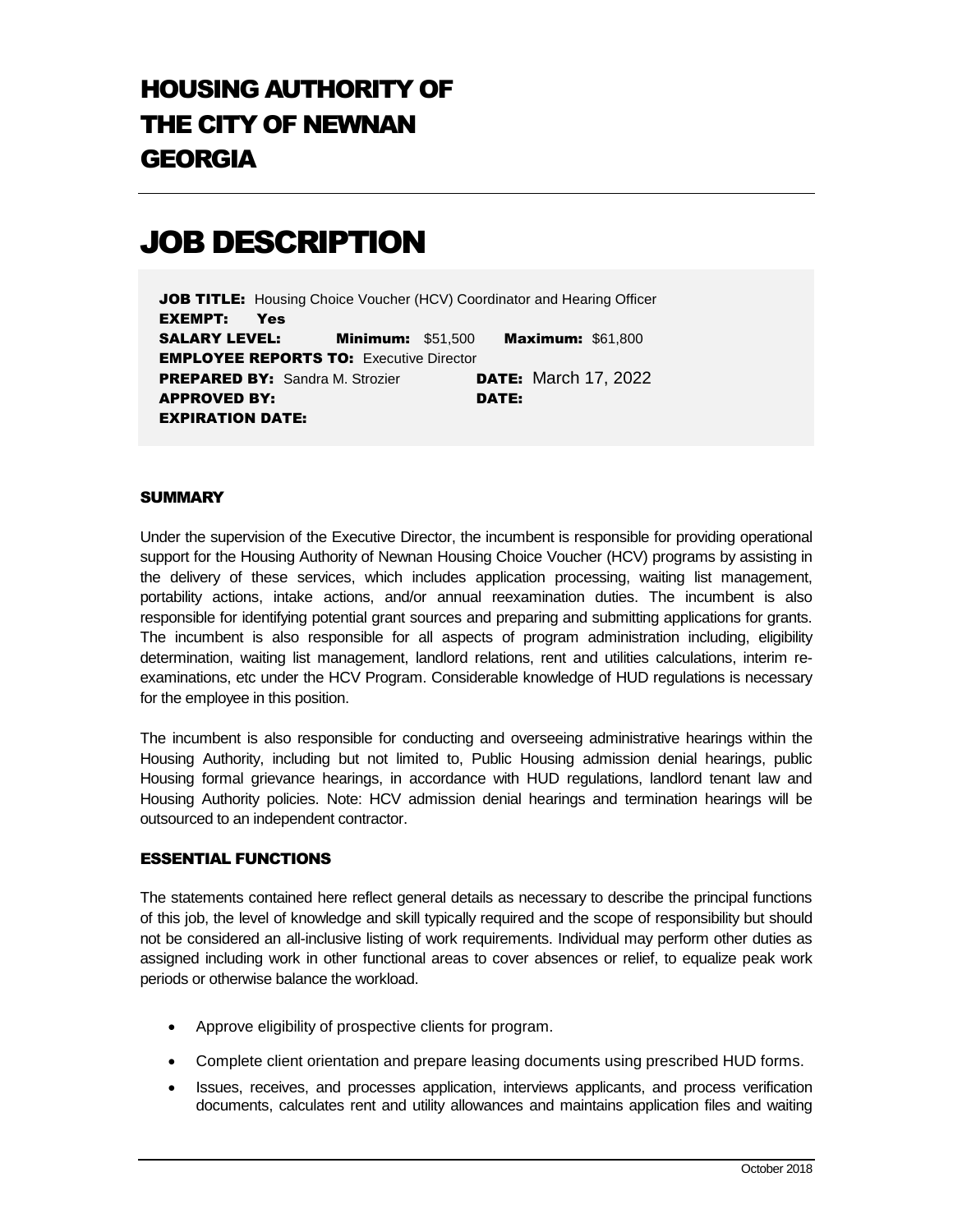lists.

- Certified HQS Inspector and can inspect units for initial, annual quality control inspections.
- Updates the waiting list on a regular basis.
- Performs rent reasonableness surveys annually and the annual utility allowance adjustment.
- Enforce HAN contracts/addendums, client responsibility, repayment agreements, and terminations. Refer fraudulent cases to Investigator and/or Executive Director.
- Perform annual re-certifications and interim reviews with clients to determine continued eligibility based on the Enterprise Income Verification System (EIV), client submission, and/or third-party verifications.
- Maintain client files according to HAN and HUD standards using housing authority software.
- Develop and maintain rapport with landlords and/or property managers.
- Provide monthly report for Voucher Management Systems (VMS) Accounting using housing authority computer software and provide monthly reports for HUD's two-year forecasting tool.
- Provide assistance in landlord issues including complaints, tenant lease violations, damage claims, and education on housing assistance programs.
- Contact eligible prospective clients for available vouchers using email, phone calls and mail delivery.
- Provide information for completion of HAN and HUD forms and reports.
- Maintain knowledge and awareness of HUD regulations, computer updates, and agency program changes.
- Interact with community agencies or associations regarding programs and procedures.
- Determine portability status for each household, including initial preparation and processing of documents.
- Provide a written decision promptly to the participant in all hearing matters consistent with legal requirements.
- Interpret landlord/tenant law and HUD and HAP regulations.
- Receive and examine relevant information on issues brought before the hearing.
- Hear and evaluate testimony from parties involved in the issues.
- Establish guidance material regarding the informal hearing process.
- Performs related tasks as required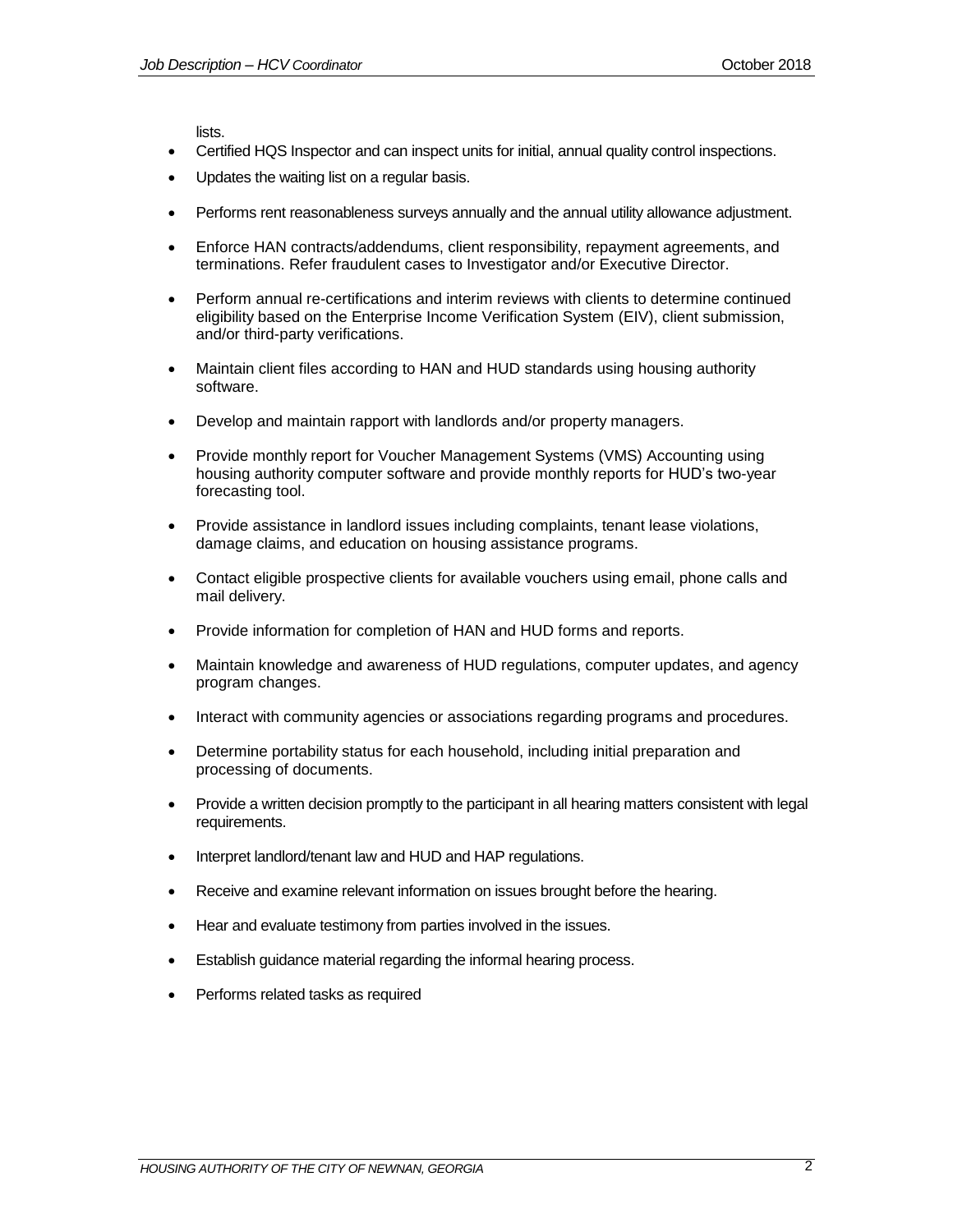## KNOWLEDGE, SKILLS, AND ABILITIES

#### **MINIMUM REQUIREMENTS**

- Bachelor's degree in human services or related field; or a combination of education and work experience to perform job duties as described.
- Five years minimum of progressive work experience in public housing, for a public agency, or closely related field; with three years of supervisory experience. An equivalent combination of education, training, and experience which provides the required knowledge and abilities may be considered sufficient.
- Must pass criminal background investigation and driving record review.
- Ability to read, interpret and understand US Department of Housing & Urban Development (HUD) regulations, and management relating to the Housing Choice Voucher program.
- Knowledgeable of HUD's Housing Quality Standards (HQS) requirements and willing to become certified within 90 days of employment.
- Must possess strong interpersonal skills and be detail oriented; communicate effectively both orally and in writing; possess strong computer and organizational skills required to prioritize multiple tasks and demands.
- Ability to effectively interact with culturally diverse persons of low income.
- Ability to establish and maintain positive working relationships with landlords/property managers, other agencies, and the public.

#### **Physical Requirements**.

- 1. Must be physically able to operate a variety of automated office machines including computers, copiers, printers, calculators, etc.
- 2. Must be able to work, move, or carry objects or materials such as files, computer printouts, reports, calculator, office supplies, etc.
- 3. The physical demands described here are representative of those that must be met by an employee to successfully perform the essential functions of this job. While performing the duties of this job, the employee is regularly required to talk or hear. The employee frequently is required to stand, walk, use hands to finger, handle or feel; and reach with hands and arms. The employee is required to occasionally lift to 10 pounds.

#### **Special Requirements**

1. Must possess a valid driver's license and be able to be covered by the HAN's insurance.

#### **Other Duties**

Please note this job description is not designed to cover or contain a comprehensive listing of activities, duties or responsibilities that are required of the employee for this job. Duties, responsibilities, and activities may change by HAN Management to fit the Mission of the HAN.